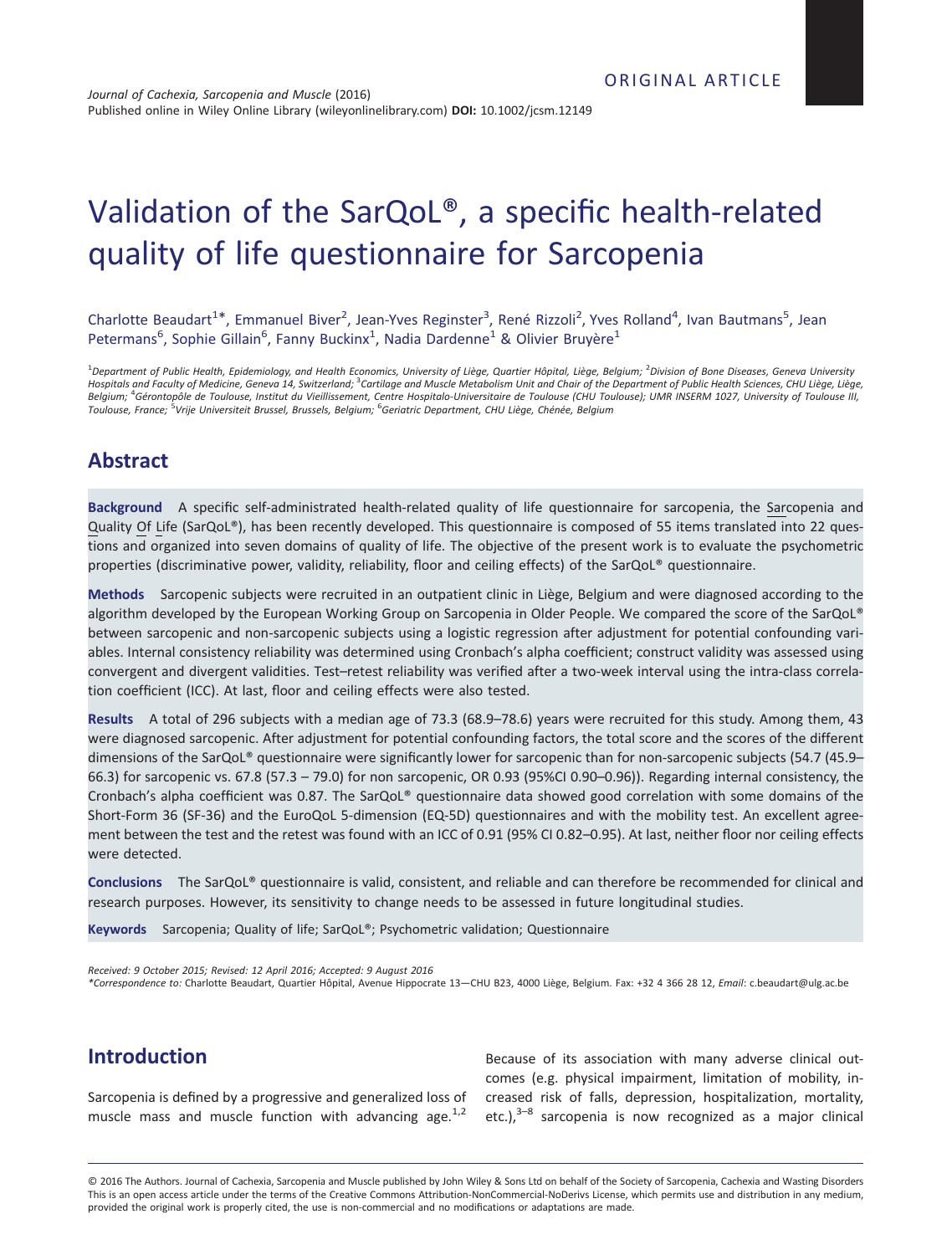problem for older people and as a real public health issue for the society.<sup>9</sup>

However, consequences of sarcopenia on individual quality of life are still poorly understood. One of the main reasons appears to be that studies assessing quality of life in sarcopenia are using generic questionnaires, such as the Short-Form 36 questionnaire (SF-36). Because of the physical and mental consequences associated with sarcopenia, $3-8$  the decline of quality of life in sarcopenic subjects is intuitively evident. However, two studies using the SF-36 questionnaire for this purpose failed to show a reduced quality of life in sarcopenic subjects. $10,11$  The SF-36 questionnaire has also been used in two other studies $12,13$  showing a reduced quality of life in sarcopenic subjects only for some specific domains of quality of life, such as physical function and vitality. The other domains of quality of life did not differ between groups. These results highlight that only some specific domains of quality of life are impacted by sarcopenia and, therefore, generic tools may not be able to detect subtle effects of this specific condition on quality of life.<sup>14</sup> A specific tool could thus be more appropriate to accurately assess the impact of sarcopenia on quality of life.

Recently, the Sarcopenia and Quality of Life (SarQoL®), a specific quality of life questionnaire for sarcopenia, has been developed by our team<sup>15</sup> (Appendix S1, also available on [www.sarqol.org](http://www.sarqol.org)). Before using a questionnaire for clinical and research purposes, one has to ensure that the questionnaire has the appropriate psychometric properties for the intended application. The objective of the present work was therefore to evaluate the psychometric properties (discriminative power, validity, reliability, floor and ceiling effects) of this new quality of life measure for sarcopenia. We decided to test the hypothesis that the SarQoL® questionnaire discriminates well the sarcopenic and the non-sarcopenic subjects, presents a good correlation with other questionnaires presenting a similar concept, presents a low correlation with other questionnaires presenting a dissimilar concept, is reliable after a two-week interval, and does not present any floor nor ceiling effect.

## **Methods**

#### Identification of patient population

Subjects were recruited in an outpatient clinic in Liège, Belgium within the SarcoPhAge cohort (Sarcopenia and Physical impairment with advancing Age), $^{12}$  which is a prospective longitudinal study of Belgian voluntary subjects aged 65 years and older. Inclusion criteria included age  $\geq$  65 years and French mother tongue. Subjects with an amputated limb were excluded and, because of the requirements of the device measuring appendicular lean mass (Dual Energy X-Ray Absorptiometry), subjects with a body mass index (BMI) above 30 kg/ $m^2$  were also excluded. Subjects had to read and sign an informed consent after having been informed of the objectives and methods of the research project. The study has been approved by the Ethics Committee of the University Teaching Hospital of Liège (number 2013/6).

To diagnose sarcopenia, we applied the definition of the European Working Group on Sarcopenia in Older People  $(EWGSOP).<sup>1</sup>$  Sarcopenia was defined by the following:

- An appendicular muscle mass/height<sup>2</sup> (SMI)  $<$  5.5 kg/m<sup>2</sup> for women and  $<$  7.26 kg/m<sup>2</sup> for men assessed by Dual-Energy X-Ray Absorptiometry and
- A muscle strength  $<$  20 kg for women and  $<$  30 kg for men assessed by a hand dynamometer (acquired from Saehan Corporation, MSD Europe Bvba, Belgium) or a physical performance ≤ 8 points for the Short Physical Performance Battery (SPPB) test.

#### Development of the SarQoL®

The method used for the development of the questionnaire has been described elsewhere.<sup>15</sup> Briefly, the development was articulated in the following four stages: (i) item generation based on literature review, sarcopenic subjects' opinion, experts' opinion, focus groups; (ii) item reduction—based on sarcopenic subjects' and experts' preferences; (iii) questionnaire generation—developed during an expert meeting; and (iv) pre-test of the questionnaire—based on sarcopenic subjects' opinion.

A total of 43 sarcopenic subjects and 12 experts (three geriatricians, three rheumatologists expert in the field of bone and muscle, one physiotherapist, one epidemiologist, one linguist expert in the French language, two experts in methodology of questionnaires, and one statistician) were involved in the development of the questionnaire.

The final version of the SarQoL® is composed of 55 items translated into 22 questions rated on a 4-point Likert scale. The questionnaire is scored on 100 points. Higher score reflects a higher quality of life. Items are organized into seven domains: domain 1 'Physical and Mental Health' with 8 items; domain 2 'Locomotion' with 9 items; domain 3 'Body Composition' with 3 items; domain 4 'Functionality' with 14 items; domain 5 'Activities of daily living' with 15 items, domain 6 'Leisure activities' with 2 items, and, at last, domain 7 'Fears' with 4 items. It takes approximately 10 min for patients to fill in the questionnaire.

## Validation of the SarQoL®

The psychometric properties verification consisted of one discriminative power analysis, and the assessment of reliability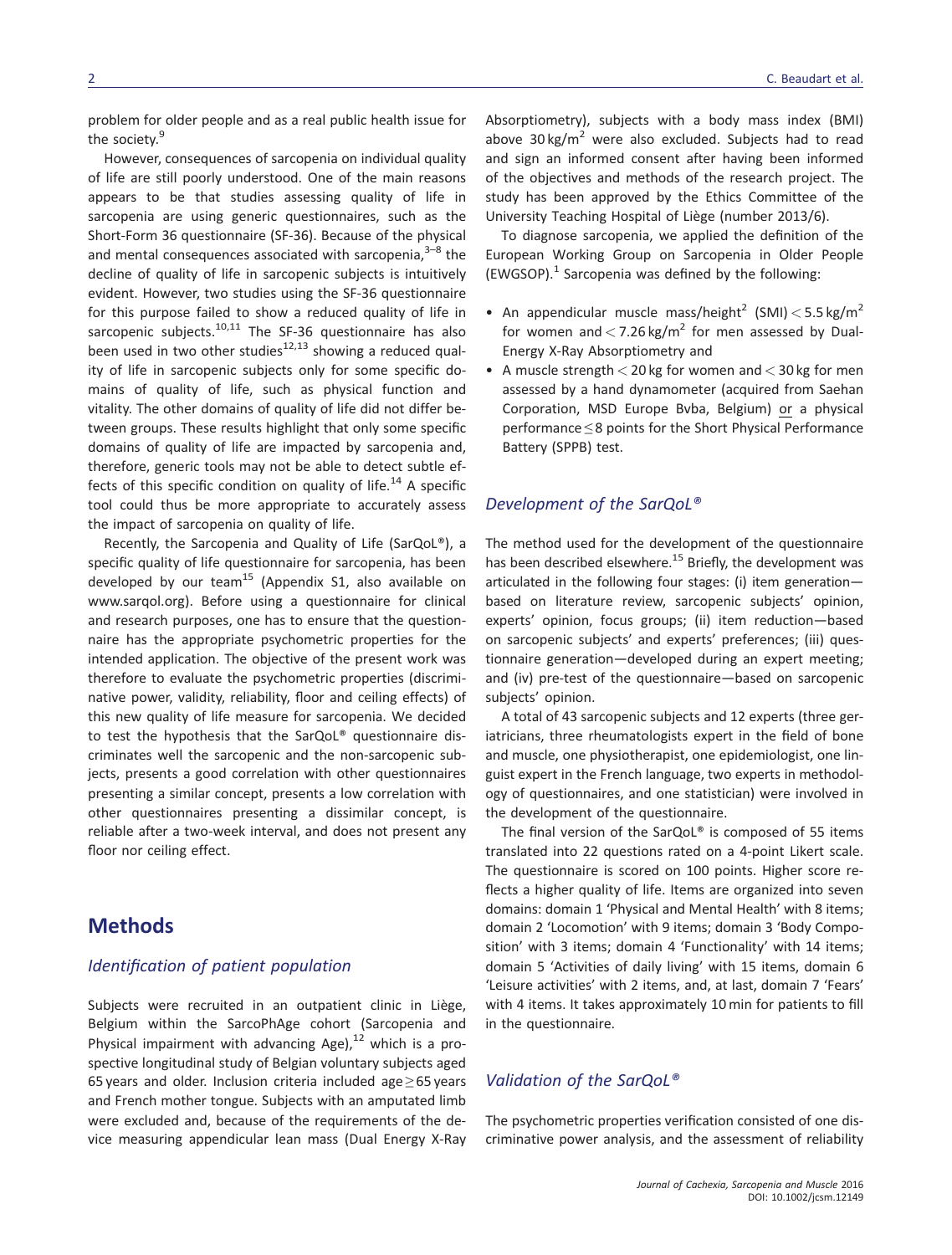(internal consistency and test–retest reliability), validity (construct validity), and floor and ceiling effects. Because the purpose of the discriminative power analysis is to assess the ability of the questionnaire to differentiate quality of life in regards of sarcopenia status, this analysis has been performed on the whole study population. However, to validate the SarQoL® as a specific tool for measuring quality of life in sarcopenia, all other validation analyses have been performed on the sarcopenia population.

#### Discriminative power

The ability of the questionnaire to discriminate subjects with different sarcopenia status was assessed by the comparisons between the total score of the SarQoL® questionnaire and between the individual domains scores, for non sarcopenic and sarcopenic subjects. Adjusted logistic regressions were performed for two-group comparison (sarcopenic vs. non sarcopenic subjects). Analyses were adjusted for clinical characteristics, which were significantly different between groups in univariate statistics.

#### Reliability

Internal consistency. Internal consistency is the estimation of item homogeneity. Internal consistency reliability was determined using Cronbach's alpha coefficient.<sup>16</sup> A value greater than 0.70 indicates a high level of internal consistency.<sup>17</sup> We also tested the impact of each domain on the reliability.

We also assessed the correlation of each domain with the total score of the SarQoL® using Spearman's correlations. A correlation above 0.81 was considered as excellent, between 0.61 and 0.80 as very good, between 0.41 and 0.60 as good, between 0.21 and 0.4 as acceptable, and at last, less than 0.20 as insufficient.<sup>18</sup>

Test–retest reliability. To analyse the test–retest stability of the SarQoL® questionnaire, sarcopenic subjects were asked to fill in the questionnaire a second time after a two-week interval. To avoid finding changes unrelated to the reliability of the questionnaire between the first and the second administration of the SarQoL, participants were asked if they felt any change in their general health (physical and mental health; e.g. sickness, fall, hospitalization, tiredness, etc.) during the past two weeks. Test–retest reliability was only performed among those who reported no change in their general health over this two-week period. The intra-class coefficient correlation (ICC) was used to test the reliability between the first and the retest scores of the total questionnaire and of the individual domains of the SarQoL®. An ICC over 0.7 was considered as an acceptable reliability.<sup>19</sup>

#### Construct validity

Construct validity was assessed using convergent validity and divergent validity. For the convergent validity, Spearman's correlations were used to evaluate the correlation between the SarQoL® and other questionnaires, which had similar dimensions. Regarding divergent validity, Spearman's correlations were used to evaluate the correlation between the total score of the SarQoL® and other questionnaires, which had different dimensions.

Besides completing the SarQoL® questionnaire, sarcopenic subjects also completed three other questionnaires:

- 1/ the generic Short Form-36 questionnaire<sup>20</sup> which is composed of 36 items measuring eight health-related quality of life domains (physical functioning, role limitation because of physical problems, bodily pain, general health, vitality, social functioning, role limitation because of emotional problem, and mental health) scored on a scale from 0 (worst quality of life) to 100 (best quality of life). The SF-36 questionnaire was used to measure convergent validity between the SarQoL questionnaire and the domains of physical functioning, general health, and vitality;
- 2/ the EuroQoL 5-dimension (EQ-5D) questionnaire $^{21}$ which records the level of self-reported problems according to five dimensions (mobility, self-care, usual activities, pain/discomfort, and anxiety/depression). Utility score of the EQ-5D questionnaire as well as dimensions of usual activities and mobility has been used to measure the convergent validity with the SarQoL questionnaire. The dimension of pain/discomfort has been used to measure the divergent validity with the SarQoL questionnaire;
- 3/ the Mobility–Tiredness scale which is designed to estimate fatigue following daily life activities for elderly subjects.<sup>22</sup> The scale assessed whether the participants were in need of help to transfer, walk indoors, go outdoors, walk outdoors in nice weather, walk outdoors in poor weather, and climb stairs. Participants who were able to manage the tasks independently were then asked if they felt tired after performing these tasks. Fatigue on these six individual tasks were summed for a total fatigue score (range 0–6), with higher scores indicating higher levels of fatigue. The Mobility–Tiredness scale has been used to measure convergent validity with the SarQoL questionnaire.

Moreover, the participants also had a Mini Mental State Examination (MMSE) $^{23}$  which consists of a 30-point questionnaire to assess cognitive function. The score of the MMSE has been used to measure convergent validity with the SarQoL questionnaire.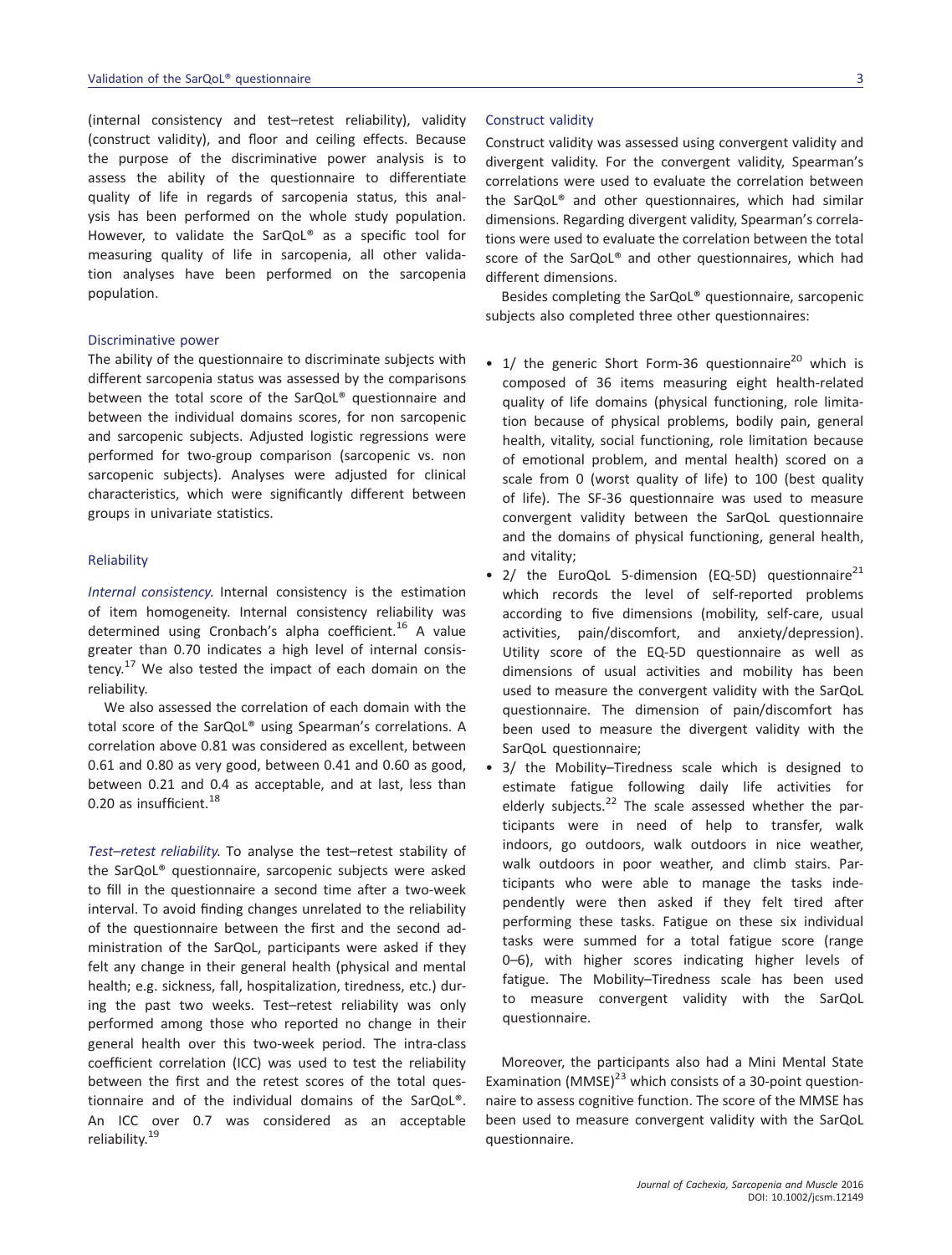Floor and ceiling effects were considered to be present when a high percentage of the population had the lowest or the highest score respectively. Floor and ceiling effects higher than 15% were considered to be significant.

#### Statistical analysis

Normality of quantitative variables was tested by the Shapiro–Wilk test. Because the variables did not present a normal distribution, quantitative variables were expressed as median (P25–P75) and qualitative variables were reported as absolute and relative frequencies (%). Differences of characteristics between sarcopenic and non-sarcopenic subjects were tested with Mann–Whitney U test for quantitative variables and with a  $\chi^2$  for qualitative variables.

To measure the discriminative power of the questionnaire, a logistic regression model was performed. The model was adjusted for clinical characteristics which were significantly different between groups in univariate analyses (adjusted on age and BMI).

Reliability has been measured by Cronbach's alpha coefficient to test the internal consistency and ICC to test the reliability between the first and the retest scores of the SarQoL® questionnaire. Finally, Spearman's correlations were used to evaluate the construct validity of the SarQoL questionnaire and so, to measure the correlations between the SarQoL® questionnaire and the domains of physical functioning, vitality and general health of the SF-36 questionnaire, the utility score of the EQ-5D questionnaire as well as the questions related to mobility, usual activities, and pain/discomfort of the EQ-5D questionnaire and the Mobility–Tiredness scale.

Analyses were performed using Statistica (version 10 for Windows) and SAS (version 9.3 for Windows; used only for the internal consistency analysis). Results were considered statistically significant at the 5% critical level  $(p < 0.05)$ .

# Results

#### **Subjects**

A total of 296 subjects with a median age of 73.3 (68.9–78.6) years were recruited. Among them, 169 were women, which represent 57.1% of the population. Based on the algorithm developed by the EWGSOP, 43 subjects (i.e. 28 women and 15 men) were diagnosed sarcopenic. Characteristics of the population and of sarcopenic subjects are presented in Table 1.

Sarcopenic subjects were older and had lower BMI  $(BMI = weight/height<sup>2</sup>)$  than the non-sarcopenic subjects  $(p < 0.001$  and  $p < 0.001$ , respectively). No differences were observed regarding sex, number of concomitant diseases, number or drugs consumed, alcohol consumption, smoking habits, depression, and cognitive function.

All subjects self-completed the questionnaire on a paper format. No clarification has been requested by the subjects.

#### Discriminative power

Table 2 presents the total score and the individual domains scores of the SarQoL questionnaire for sarcopenic and nonsarcopenic participants.

Sarcopenic subjects presented a quality of life score of 54.7 (45.9–66.3) compared to a score of 67.8 (57.3–79.0) for non sarcopenic participants. The logistic model adjusted for age a BMI showed an OR of 0.93 (95% CI 0.9–0.96) indicating a lower total score for sarcopenic subjects in comparison to non-sarcopenic one (Table 3). Moreover, all domains presented scores lower for sarcopenic subjects compared to non-sarcopenic ones. This was confirmed by the logistic analysis model. The discriminant power of the questionnaire is thereby confirmed (Tables 2 and 3).

#### Table 1 Clinical characteristics of the included population

|                                | All $(n = 296)$     | No sarcopenia ( $n = 253$ ) | Sarcopenia ( $n = 43$ ) | p-Value* |
|--------------------------------|---------------------|-----------------------------|-------------------------|----------|
| Age (years)                    | 73.3 (68.9-78.6)    | 72.4 (68.7-77.7)            | 77.1 (73.2–82.5)        | < 0.001  |
| Sex                            |                     |                             |                         |          |
| Women                          | 169 (57.1)          | 141(55.7)                   | 28(65.1)                | 0.25     |
| BMI $(kq/m^2)$                 | $26.8(23.8-30.1)$   | 27.2 (24.5–30.4)            | $23.1(21.1 - 25.2)$     | < 0.001  |
| Number of concomitant diseases | $4.0(3.0-6.0)$      | $4.0(3.0 - 6.0)$            | $4.0(3.0-6.0)$          | 0.17     |
| Number of drugs                | $5.0(3.0 - 8.0)$    | $5.0(3.0 - 8.0)$            | $6.0(5.0-9.0)$          | 0.07     |
| Alcohol consumption            |                     |                             |                         |          |
| Yes                            | 154 (52.0)          | 135 (53.4)                  | 19 (44.2)               | 0.27     |
| Smoking                        |                     |                             |                         |          |
| Yes                            | 27(9.12)            | 23(9.09)                    | 4(9.30)                 | 0.96     |
| MMSE score (/30 points)        | $29.0(28.0 - 30.0)$ | $29.0(28.0 - 30.0)$         | $29.0(28.0 - 30.0)$     | 0.36     |
| Depression (/15 points)        | $2.0(1.0-5.0)$      | $2.0(1.0-5.0)$              | $3.0(2.0 - 7.0)$        | 0.19     |
|                                |                     |                             |                         |          |

\*: p-value between sarcopenia and no sarcopenia.

BMI, body mass index; MMSE, Mini Mental State Examination.

C. Beaudart et al.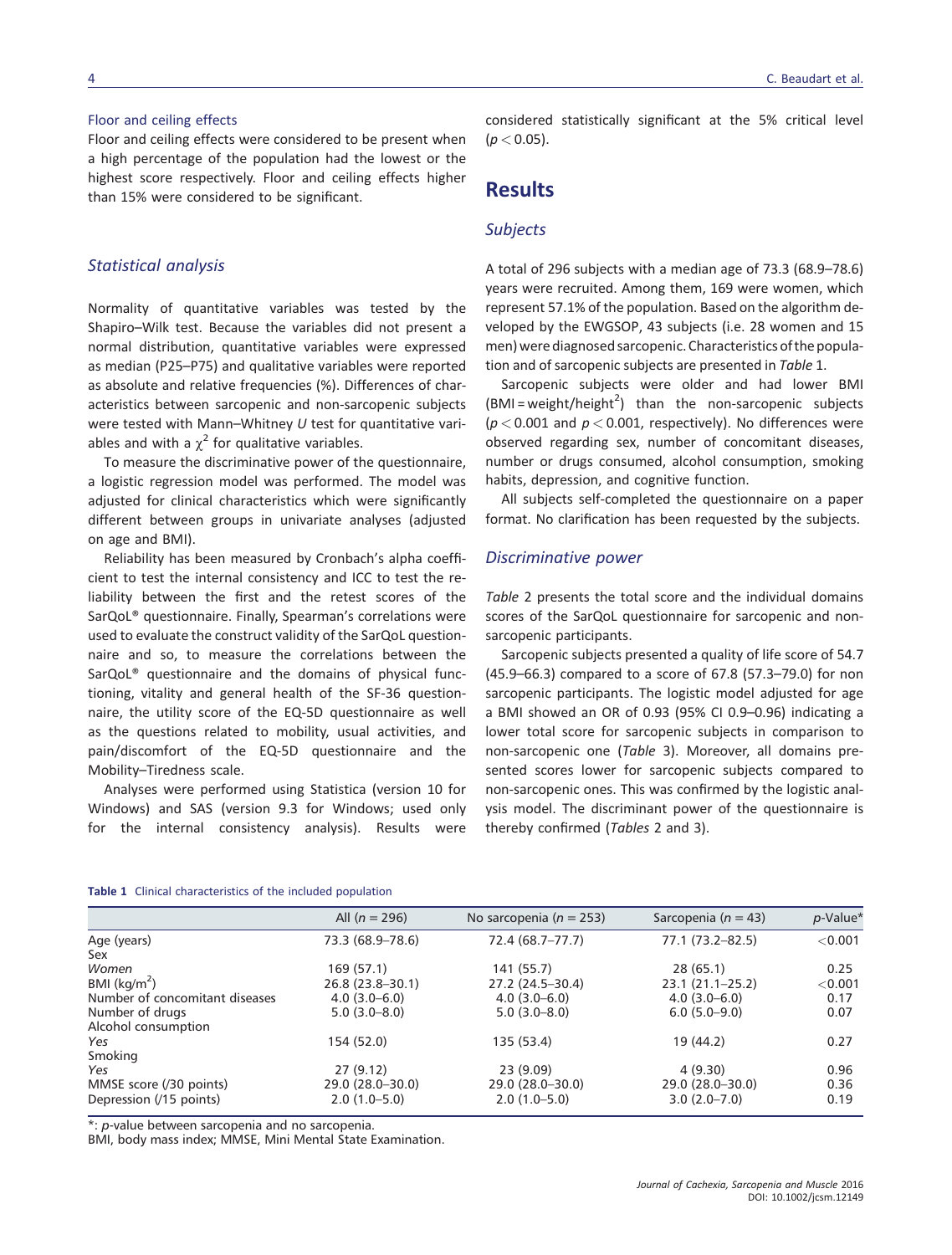Table 2 Results of the SarQoL® questionnaire for sarcopenic and nonsarcopenic subjects

|                                                   | No sarcopenia<br>$(n = 253)$ | Sarcopenia<br>$(n = 43)$ |
|---------------------------------------------------|------------------------------|--------------------------|
| Total score                                       | 67.8 (57.3-79.0)             | 54.7 (45.9–66.3)         |
| D1 Physical and                                   | $63.3(54.4 - 76.7)$          | 56.7 (45.6-63.3)         |
| <b>Mental Health</b><br>D <sub>2</sub> Locomotion | $61.1(50.0 - 83.3)$          | 52.8 (30.6-66.7)         |
| D3 Body Composition                               | 60.0 (50.0-70.8)             | $50.0(41.7 - 60.0)$      |
| D4 Functionality                                  | 75.0 (61.5-85.7)             | 65.4 (53.8-75.0)         |
| D5 Activities of<br>daily living                  | 66.1 (54.5-80.0)             | 48.3 (40.0-57.7)         |
| D6 Leisure activities                             | 66.6 (33.2–66.7)             | 50.0 (33.2-66.7)         |
| D7 Fears                                          | 87.5 (87.5-100.0)            | 87.5 (75.0-100.0)        |

Table 3 Discriminative power of the SarQoL® questionnaire

|                               | Sarcopenia (vs. no sarcopenia) |               |             |  |
|-------------------------------|--------------------------------|---------------|-------------|--|
|                               | <b>OR</b>                      | 95% CI        | $p$ -Value* |  |
| Total score                   | 0.93                           | $0.90 - 0.96$ | < 0.001     |  |
| D1 Physical and Mental Health | 0.96                           | $0.94 - 0.99$ | 0.003       |  |
| D <sub>2</sub> Locomotion     | 0.97                           | $0.95 - 0.98$ | < 0.001     |  |
| D3 Body Composition           | 0.97                           | $0.95 - 0.99$ | 0.027       |  |
| D4 Functionality              | 0.95                           | $0.93 - 0.98$ | < 0.001     |  |
| D5 Activities of daily living | 0.93                           | $0.91 - 0.96$ | < 0.001     |  |
| D6 Leisure activities         | 0.97                           | $0.95 - 0.99$ | 0.013       |  |
| D7 Fears                      | 0.95                           | $0.91 - 0.98$ | 0.002       |  |

\*Adjusted for age and BMI.

#### Internal consistency

The Cronbach's alpha coefficient of the SarQoL® questionnaire was 0.87. This indicates a high level of internal consistency. When deleting one domain at a time, we found a Cronbach's alpha varying between 0.84 for domain 1 'Physical and Mental Health' to 0.89 for domain 6 'Leisure activities'.

All individual domains were significantly and positively correlated with the total score of the SarQoL® ( $p < 0.001$  for all domains) (Table 4).

#### Construct validity

Quality of life did not differ between sarcopenic subjects and non-sarcopenic subjects in terms of utility score assessed with the EQ-5D questionnaire as well as for all the domains of the SF-36 questionnaire at the exception of the domain of physical functioning where the score for sarcopenic subjects (55.0 (35.0–71.25)) was significantly lower than the score of non-sarcopenic subjects (75.0  $(50.0-90.0)$   $(p = 0.001)$ .

As expected, the total score at the SarQoL® questionnaire was positively correlated with some domains of the SF-36 questionnaire: physical functioning  $(r=0.49, p<0.001)$ , vitality ( $r = 0.72$ ,  $p < 0.001$ ), and general health ( $r = 0.67$ ,  $p < 0.001$ ). Good correlations were also found between the total score of the SarQoL® questionnaire and the utility score

Table 4 Results of the correlation between each domain and the total score of the SarQoL® and of the test–retest reliability of the SarQoL® total score and individual domain scores

|                                            |  |              | Correlation Test-retest reliability |                |
|--------------------------------------------|--|--------------|-------------------------------------|----------------|
|                                            |  | p-Value ICC  |                                     | 95% CI         |
| Total score                                |  |              | 0.91                                | $0.82 - 0.95$  |
| D1 Physical and Mental Health 0.78 < 0.001 |  |              | 0.84                                | $0.69 - 0.92$  |
| D <sub>2</sub> Locomotion                  |  | 0.84 < 0.001 | 0.65                                | $0.39 - 0.81$  |
| D3 Body Composition                        |  | 0.56 < 0.001 | 0.52                                | $0.21 - 0.73$  |
| D4 Functionality                           |  | 0.86 < 0.001 | 0.88                                | $0.78 - 0.94$  |
| D5 Activities of daily living              |  | 0.89 < 0.001 | 0.79                                | $0.60 - 0.89$  |
| D6 Leisure activities                      |  | 0.52 < 0.001 | 0.76                                | $0.55 - 0.88$  |
| D7 Fears                                   |  | 0.58 < 0.001 | 0.42                                | $0.092 - 0.67$ |
|                                            |  |              |                                     |                |

ICC, intra-class correlation coefficient.

of the EQ-5D questionnaire ( $r = 0.47$ ,  $p = 0.002$ ), questions of the EQ-5D questionnaire related to usual activities  $(r = -0.57)$ ,  $p < 0.001$ ) but also between the total score of the SarQoL® questionnaire and the Mobility-test questionnaire  $(r=0.77)$ ,  $p < 0.001$ ) which confirmed the convergent validity. A low but significant correlation has been found between the SarQoL® questionnaire and the questions of the EQ-5D questionnaire related to mobility ( $r = -0.35$ ,  $p = 0.023$ ).

For the divergent validity, very low correlations were found between the SarQoL® questionnaire and the MMSE test ( $r = 0.02$ ,  $p = 0.89$ ) but also between the SarQoL® questionnaire and the questions of the EQ-5D related to pain/discomfort ( $r = -0.12$ ,  $p = 0.45$ ).

#### Test–retest reliability

Among sarcopenic subjects who completed, a second time, the SarQoL® questionnaire after an interval of two weeks, 30 reported no change of health during this period. We found an excellent agreement between the test and retest with an ICC of 0.91 (95% CI 0.82–0.95). Regarding the seven domains, we also found an excellent test–retest reliability for domain 1 'Physical and Mental Health' and for domain 4 'Functionality'. A good reliability was found for domain 2 'Locomotion', domain 5 'activities of daily living', and domain 6 'leisure activities'. Finally, for domain 3 'body composition' and 7 'fears', a low reliability was found with respectively an ICC of 0.52 (95% CI 0.21– 0.73) and 0.42 (95% CI 0.09–0.67) (Table 4).

### Floor and ceiling effects

No sarcopenic subject presented either the lowest score or the highest score at the SarQoL® questionnaire. Consequently, there was neither floor nor ceiling effects.

## **Discussion**

To our knowledge, the SarQoL® questionnaire is the first specific quality of life questionnaire developed for sarcopenia.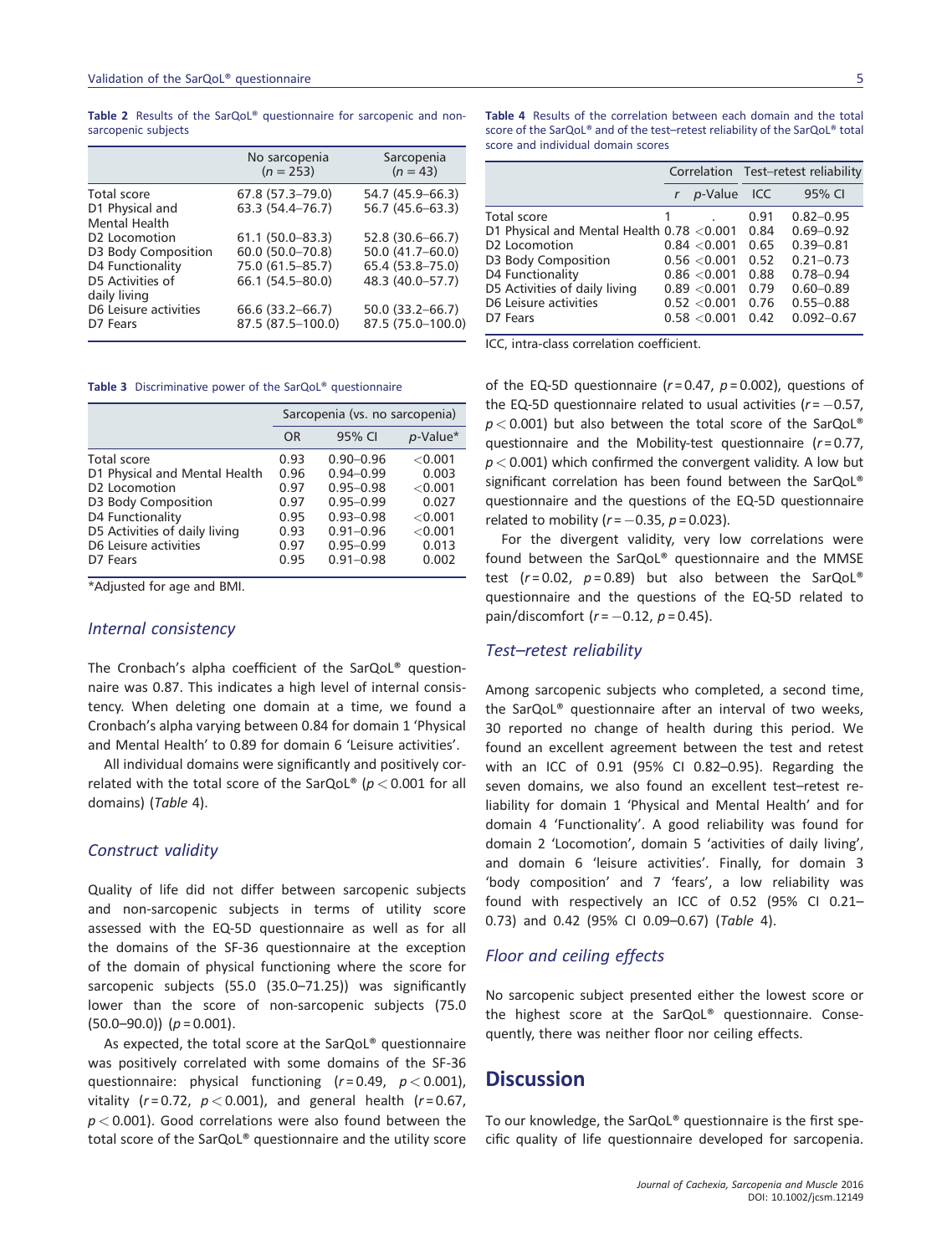Even if no clear recommendation currently exists for the management of sarcopenia in daily practice, this questionnaire can, however, enhance the accuracy of assessment of well-being and physical function, psychological, and social implications of sarcopenic subjects by clinicians. Moreover, because of the increasing development of therapeutic intervention targeting sarcopenia, this tool can be used to assess the relevance of these interventions and their effectiveness in terms of change in quality of life.

The psychometric property analyses showed first that the questionnaire discriminates between sarcopenic subjects and non-sarcopenic ones. Contrarily to the generic tools, such as the SF-36 and the EQ-5D, the SarQoL® questionnaire is composed exclusively of questions related to sarcopenia. For the development of the questionnaire,  $15$  literature was carefully searched for items related to sarcopenia. Moreover, several experts coming from various French speaking countries, but also sarcopenic subjects, were asked to define some items of quality of life related to sarcopenia. This list of items was then reduced to the most pertinent ones based on experts' and/or sarcopenic subjects' opinion. The inclusion of sarcopenic subjects at these different steps of development ensured the content validity of the SarQoL® questionnaire. A valid questionnaire implies that the scores obtained by sarcopenic subjects are significantly lower than scores obtained by non-sarcopenic ones, even after adjustment for potential confounding variables. We also measured, in an exploratory analysis, the scores for the severe-sarcopenic subjects (presence of low muscle mass, low muscle strength, and low physical performance).The scores obtained by severe sarcopenic subjects  $(n=16)$  were even lower than those obtained by the sarcopenic subjects, which indicates that the SarQoL® questionnaire can capture the severity of sarcopenia.

The results of the validation of the questionnaire also show a high internal consistency. This value is greater than 0.7 and lower than 0.9 which indicates a good internal consistency and a non-redundancy of items.<sup>19</sup> Moreover, it appears that the deletion of one domain at a time did not have a particular impact on the reliability. We also tested the correlation of each domain with the total score, and we found that each domain was positively and strongly correlated with the total score.

Regarding construct validity, we found strong correlation between the SarQoL® questionnaire and the domain of vitality and general health of the SF-36 questionnaire. Because the SF-36 is a quality of life questionnaire, we did not expect very low correlations between any domains of this questionnaire and the SarQoL®. Therefore, we only used the SF-36 questionnaire to measure convergent validity, and we tested only the domains which we hypothesized as having a strong correlation with the SarQoL® because of their potential association with sarcopenia. Regarding the EQ-5D questionnaire, we found a strong correlation with the question related to usual activities but we found a lower correlation than expected with the question related to mobility. However, this question related to mobility in the EQ-5D concerns only walking activity, which may explain why we did not find the expected strong correlation with the SarQoL® questionnaire.

To confirm the reliability of the questionnaire, we measured the test–retest reliability after a two-week interval in 43 sarcopenic subjects. We found an ICC of 0.88 (95% CI 0.77–0.94). When keeping only the 30 sarcopenic subjects than did not report any modification of health between the test and the retest, this ICC increased to 0.91 (95% CI 0.82–0.95), which indicates an excellent test– retest reliability.<sup>19</sup> With the sarcopenic subjects who did not report any change in their health, we found low ICC for domain 3 'Body composition' and domain 7 'Fears'. This could partly be explained by the low number of items included in these domains, 3 and 4 items, respectively. The two-week interval was geared to the subject population. It seems a good compromise between the stability of the measure and the absence of memory bias.

Our study presented some limitations. First, the sensitivity to change of the SarQoL® questionnaire was not assessed. Indeed, as with all developments of health-related quality of life questionnaires, this study is cross sectional, and this parameter can only be tested in a longitudinal study. However, as the subjects included in the present study are part of the SarcoPhAge study, $^{12}$  which is a prospective longitudinal study, we will be able, in the future, to record longitudinal data and to correlate the evolution of sarcopenia, or of muscle mass, muscle strength and physical performance of subjects, with the evolution of the SarQoL® score. A second limitation concerned the assessment of the discriminant validity. Indeed, we did not include questionnaires, which would present a totally dissimilar concept other than quality of life. So, we used one question of the EQ-5D questionnaire as well as the MMSE, but it would have been interesting to have a questionnaire exclusively focused on a topic not affected by sarcopenia to assess more appropriately the divergent validity. Finally, our study population was mainly composed of voluntary subjects. These subjects could feel a priori more concerned by muscle disorders than a random sample of the population. This potential bias may have been associated with a decreased score of the non-sarcopenic subjects. We should also acknowledge that the psychometric analyses have only been assessed in the SarcoPhAge cohort, and they should be confirmed in other cohorts to ensure external validity. At the present time, SarQoL® has only yet been developed and validated in French.

# **Conclusions**

The SarQoL® questionnaire, the first specific quality of life questionnaire for sarcopenia, has been developed and has